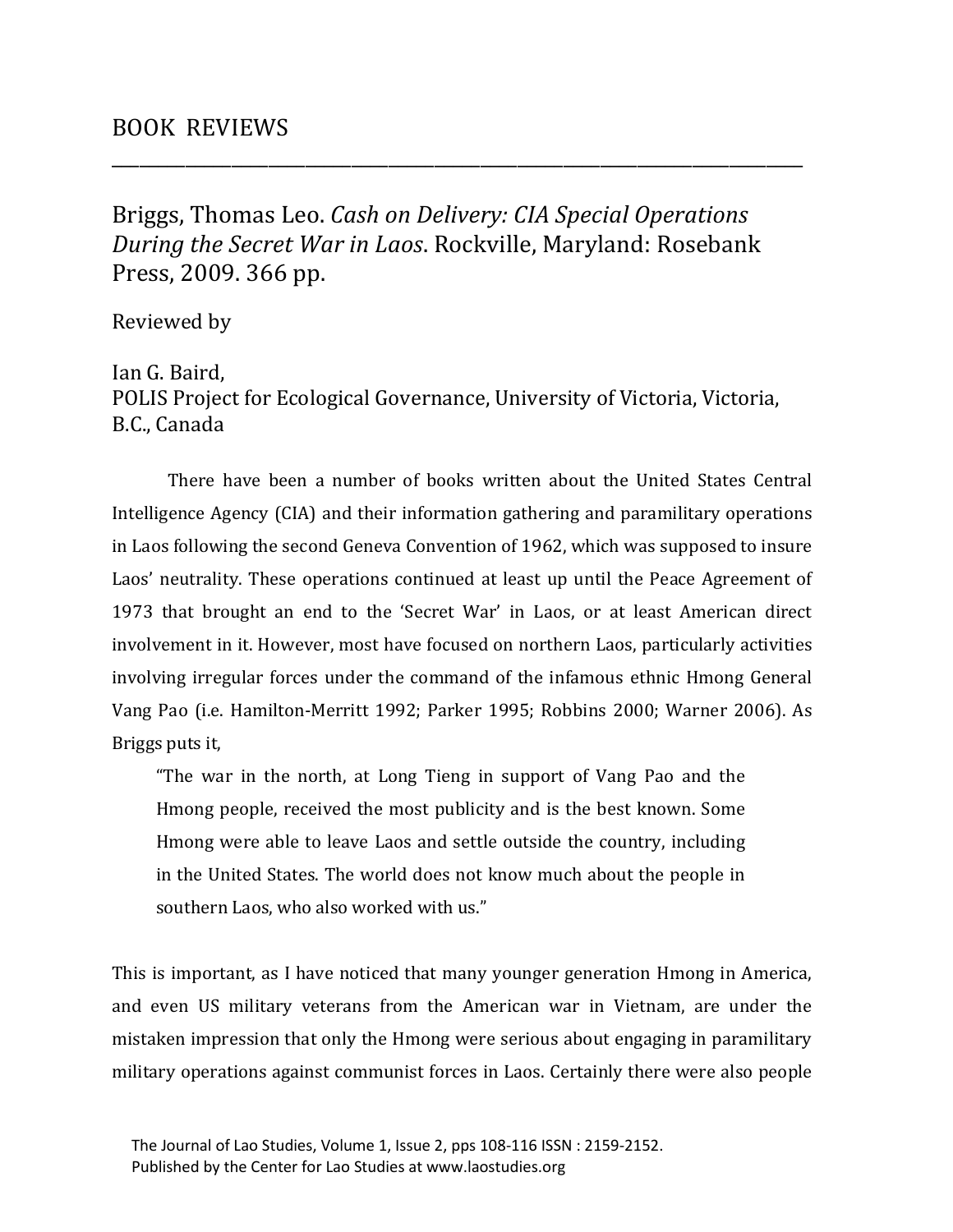from other ethnic groups, including the Lao, who were equally serious in their support of the American war effort.

Only Kenneth Conboy's (1995) *Shadow War: The CIA's Secret War in Laos*, pays considerable attention to other parts of the country. There is now, however, a new book that documents the personal experiences of one American CIA case officer who was based in Pakse, in southern Laos, from 1970-72, where he specialized in intelligence gathering activities involving mainly ethnic minority (non-Hmong people from Mon-Khmer language speaking groups in southern Laos) irregular paramilitary soldiers along the Ho Chi Minh Trail to the east near the border with Vietnam. This case officer, the author of the book, is Thomas Leo Briggs, a university graduate in History who ended up as a military police officer in Vietnam prior to joining the CIA and being assigned to work in Laos.

Briggs' book, unlike Conboy's, does not attempt to provide a comprehensive history of the CIA's covert operations in Laos. Instead, this 32-year veteran of US government service presents the story of his personal experiences in Laos. Briggs' autobiographical account of his two years in Laos is indeed detailed, fascinating and informative, and those interested in better understanding what life was like for case officers working in southern Laos in the early 1970s will find this book a valuable addition to their libraries. It certainly does not duplicate previous works on the 'Secret War' in Laos.

Briggs' story is particularly interesting because he was not an "ammo-humper", as he refers to some case officers who were particularly interested in direct combat with the North Vietnamese and their Pathet Lao allies (see Eckhardt (1999) and Parker (1995) for examples of what Briggs is talking about). Briggs apparently rarely if ever fired shots during his time in Laos, although he was apparently a skilled marksman, and did carry guns in the field. He mainly operated out of bases on the Boloven Plateau, which he commuted to and from by plane on a daily basis. He lived with his wife in Pakse. For Briggs, the focus was on generating useful data that could be used in support of the US-supported war effort.

Soon after Briggs' arrival in Laos, he learned that for various reasons the 'roadwatch' teams that he was assigned to direct were not collecting very useful data.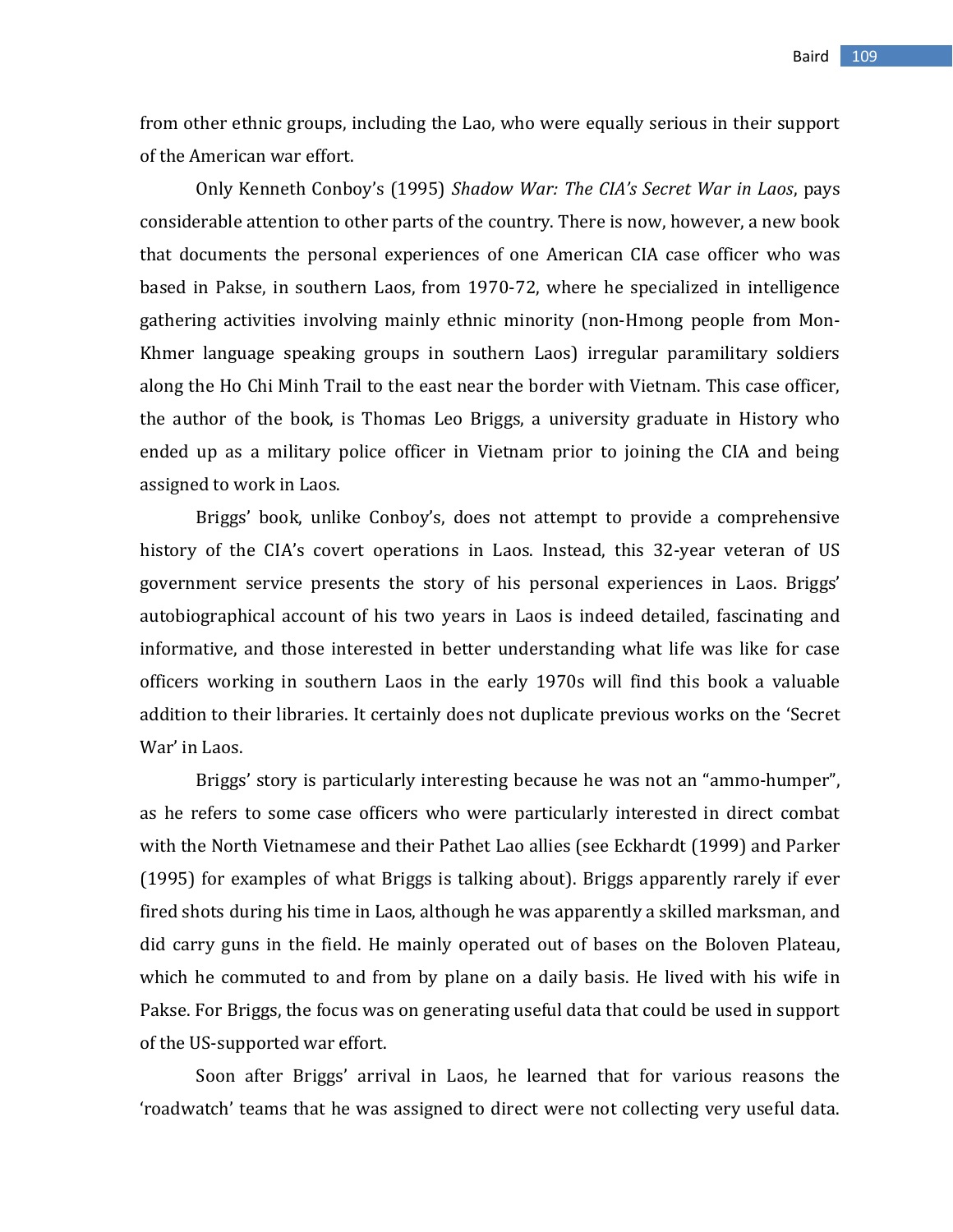He therefore looked for new ways to usefully utilize the teams for gathering intelligence. He eventually came upon the idea of cajoling them into either inducing the defection or literally 'grabbing' enemy North Vietnamese soldiers from near the Ho Chi Minh Trail. He offered rewards of up to US\$1,000 to members of his teams for each liver officer they could bring in, with smaller amounts being paid for lower level soldiers. He was not particularly interested in capturing Lao soldiers, since he believed that they tended to know little about the type of detailed information about North Vietnamese order of battle information and other specific intelligence that he was particularly interested in obtaining. Although some roadwatchers dared not attempt such actions, the plan nonetheless worked, and during his time in Laos some of the teams under his direction were able to deliver a number of North Vietnamese soldiers, either willingly or against their will. Most eventually agreed to provide useful intelligence, although those up the chain did not always make good use of the information provided to them). The author claim that he did not authorize any torture or other extreme measures that violated the prisoners' fundamental rights, although he is careful to qualify these claims by not denying that the Royal Lao Army military that he worked with might have used more extreme measures for getting prisoners 'to talk'. In any case, some prisoners apparently provided useful information quite willingly. Others required more 'persuasion'. The book does describe one case in which an uncooperative Vietnamese prisoner who was deemed to be obsessed with cleanliness was threatened with being denied certain privileges that would have significantly affected his ability to remain so clean.

Although I suspect that many will find this book interesting, since it fills an important gap in our understanding of US secret operations in Laos in the early 1970s, it is not without its weaknesses. To begin with, it is written for those who already understand clearly how the CIA ended up as the lead agency in Laos after 1962. I think it would have benefited from at least a few pages of 'big-picture' background information about the war and the American involvement in Laos early on. For example, the author does not explain that the US army was not able to openly operate in Laos after 1962 because the Geneva Conventions specified that Laos was to be a neutral country without any foreign troops operating on her soil. Nor does he explain that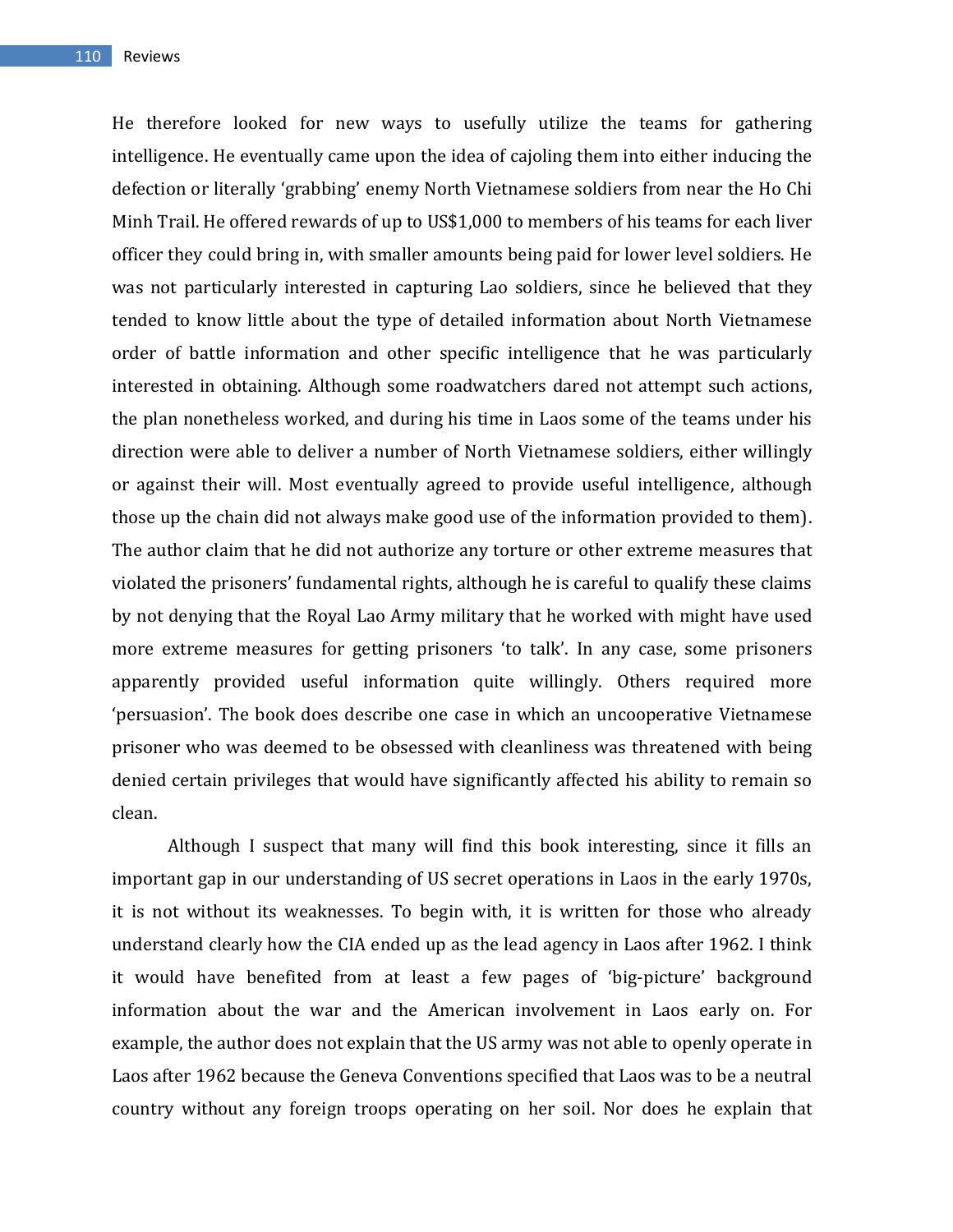neither the North Vietnamese nor the Americans abided by the conditions of the Geneva Conventions. He does not explicitly state the Americans wanted to appear as if they were abiding by the conditions, but it is well documented that that is why they ended up sending hundreds of plain-clothed American CIA operatives into Laos to direct or otherwise support covert paramilitary operations against communist forces there; in order to disguise the illegality of their presence in Laos according to the international treaty. The North Vietnamese were even more blatant in their violation of the Geneva Conventions, with thousands of troops freely operating on Lao soil. The Vietnamese also used the Ho Chi Minh Trail in Laos as their main artery for moving troops, arms and other military supplies vital for their war efforts in South Vietnam. The US responded with intense aerial bombardment, thus leaving Laos as the most intensely bombed country in history.

Considering that the Ravens, the US plains-clothed airmen who supported military operations in Laos (see Robbins 2000), are discussed extensively in the book, some background about them should also have been included early-on in the book.

There are also some historical inaccuracies included in the book. For example, Briggs claims that Laos was partitioned in 1962. In fact, that occurred during the First Geneva Conventions eight years earlier, in 1954, when Phongsaly and Sam Neua Provinces were given over the communist Pathet Laos as temporary safe areas, in preparation for establishing a coalition government for national reconciliation.

Another rather minor quibble, which is more of an occasional distraction than a serious detriment to the book, relates to the various small grammatical, spelling and other writing errors and typos included in the book. There is also some unnecessary repetition. For example, in the first few pages of the book the author mentions three times that CIA operations in Laos served their purposes in diverting valuable North Vietnamese military resources to Laos, thus making them unavailable to the war in South Vietnam, where they would have been used against US forces. These errors could have easily been avoided had the book been subjected to rigorous proof editing by a professional copy editor.

Also, the author incorrectly refers to the Lane Xang Hotel in Vientiane as the 'Lane Xiang Hotel'. He also incorrectly claims that Lao people simply burn all their rice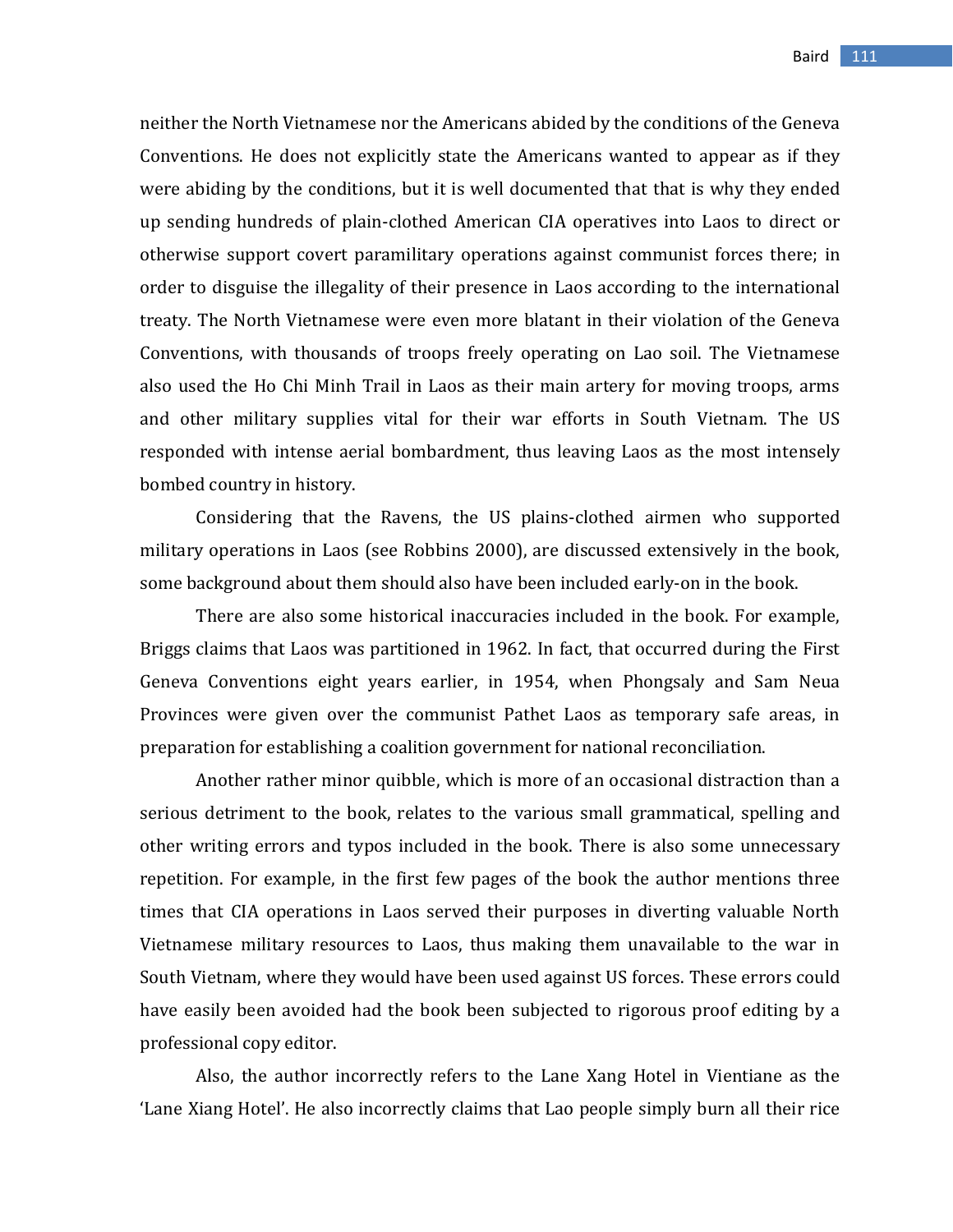stubble after harvesting. In fact this actually occurs quite rarely. The author seems to be confused or mistaken about this. In addition, the authors' understanding of Lao language is clearly quite limited, although he claims to have learned Lao from his colleagues. This is evident from his claim that the word "shotgun" was chosen because it was easy for Lao language speakers to pronounce. He seems unaware that there is no "sh" sound in Lao. If he was looking for an easy word for Lao-language speakers to pronounce, he certainly could have done better than 'shotgun'!

Another quibble I have is with the way Briggs deals with the issue of CIA censorship of parts of the book. Of course, it was necessary for Briggs to pass his book through the agency for editing, since he was contractually committed to keeping information he collected secret. The problem, for me, is the way Briggs deals with the issue in the book. Instead of simply stating that he was obliged to do this, which would have been acceptable, he claims that CIA censorship is not hiding information from the public, but is simply about keeping information that should be classified from entering the public domain. In fact, CIA censorship does indeed hide information from the public, whether justified or not. To deny this does is not very helpful. However, it may well be that keeping some information from the public, such as full names of people involved, including those Lao Nationals that worked with the CIA, is prudent. Maybe it was just a matter of wording, but this section could have been presently more credibly.

The author also makes the rather unbelievable and epistemologically questionable claim that the CIA "did not cause any cultural clashes with the population of Laos" (pg. 3). There is no doubt that many would find such an extreme statement much too definitive, considering that the CIA were essentially in charge of the lives of large numbers of ethnic minorities who worked for them. Again, a more nuanced treatment of this issue would have been appropriate. Briggs does, however, acknowledge the importance of culture in mediating the circumstances of the conflict.

It seems similarly one-sided when Briggs states, on page 328, that,

"For the peasants, the CIA led activity provided well-paid employment, brought money into the country, and bolstered the economy. I do not recall any peasant uprisings against the Royal Lao Government or calls by the peasants against the Royal Lao Government."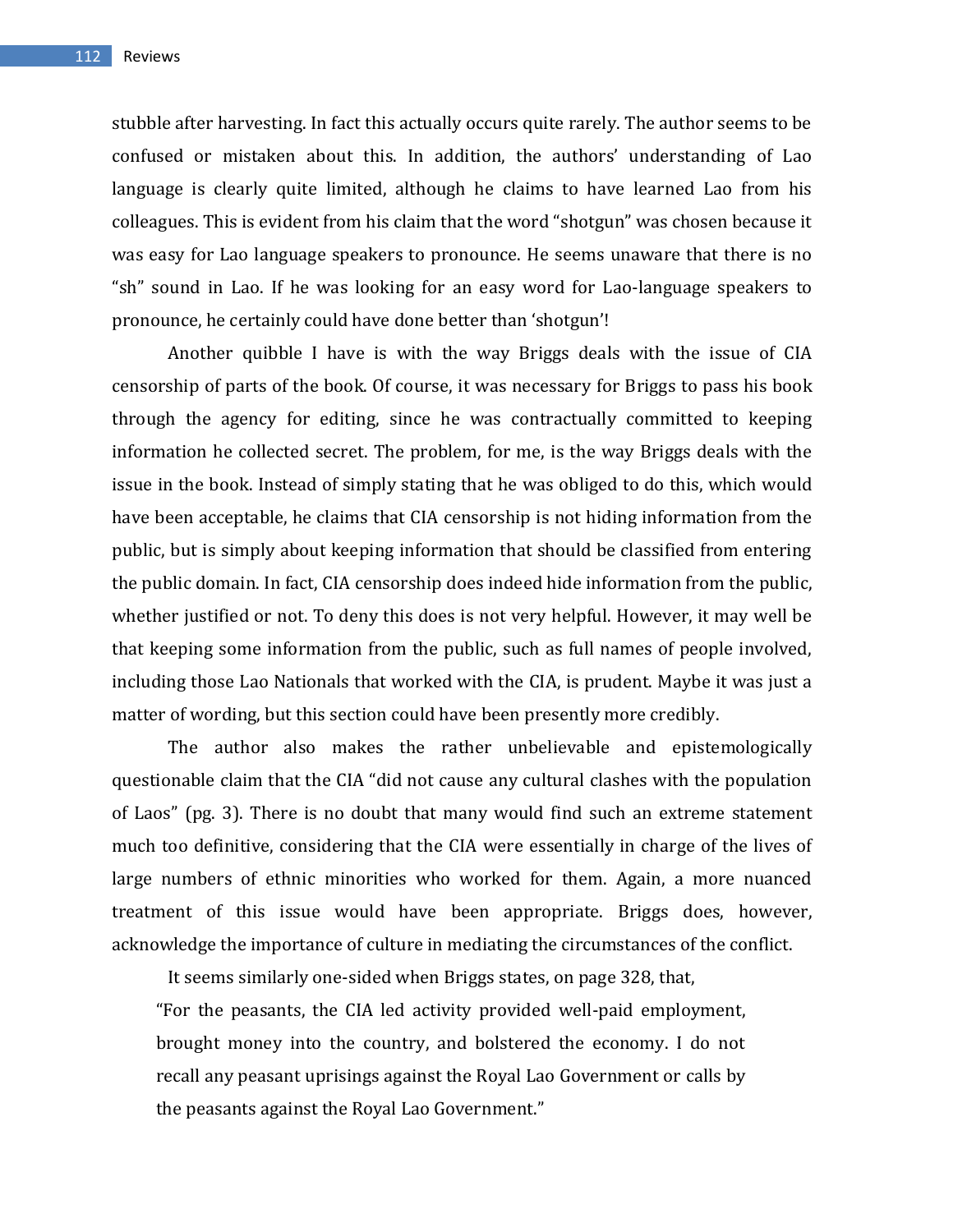This certainly represents, at best, a rather naive statement, considering that most of the ethnic minorities in the far east of the country had long been fully cooperating with the Pathet Lao despite considerable risks to themselves and their families. How could unarmed or poorly armed villagers in government-controlled areas have been expected to rise up against the military power of the (almost totally US financed) Royal Lao Army, if they had wanted to? More subtle treatment of this issue would have considerably increased the author's credibility.

Another serious problem with the book is the way it ends. Up until the last 50 or so pages the book flows quite well as a single story, but then Briggs chooses to include, apparently as an afterthought, a lengthy discussion about the importance of US intelligence operations generally, and the need to improve them. In this section the author strays away from discussing his experiences in Laos, or even directly linking what happened in Laos to US intelligence issues, and instead dwells on challenges amongst the US intelligence community, sometimes referring to places as diverse as Germany, Afghanistan and Iraq. It is not that what he writes is irrelevant or that it is not potentially interesting or important, but it does not, I believe, belong in this book (at least not such a lengthy discussion). The author would have done better to have refrained from including all the information in the book. Instead, he should have crafted a stand-alone article to explain his various ideas about US intelligence policies and practices, which he is clearly passionate about. For those of us who are more interested in what happened in Laos, this last section is more of a distraction. It is an anti-climax. It does not fit well with the rest of the book. A much shorter summary of his ideas about the lessons learned from Laos would have been tolerable, even useful. It appears that the author might have been afraid that if he did not include his general thoughts in the book, they might not have ended up in print anywhere. A good editor would have pointed this out to the author, but he apparently did not have one. That is a shame.

This book could have been a very good book, had it received the editorial support that it deserved, but while it will still be of interest to scholars and others studying US CIA operations in Laos, the deficiencies mentioned above detract significantly from the overall product. This book is a prime example of why academic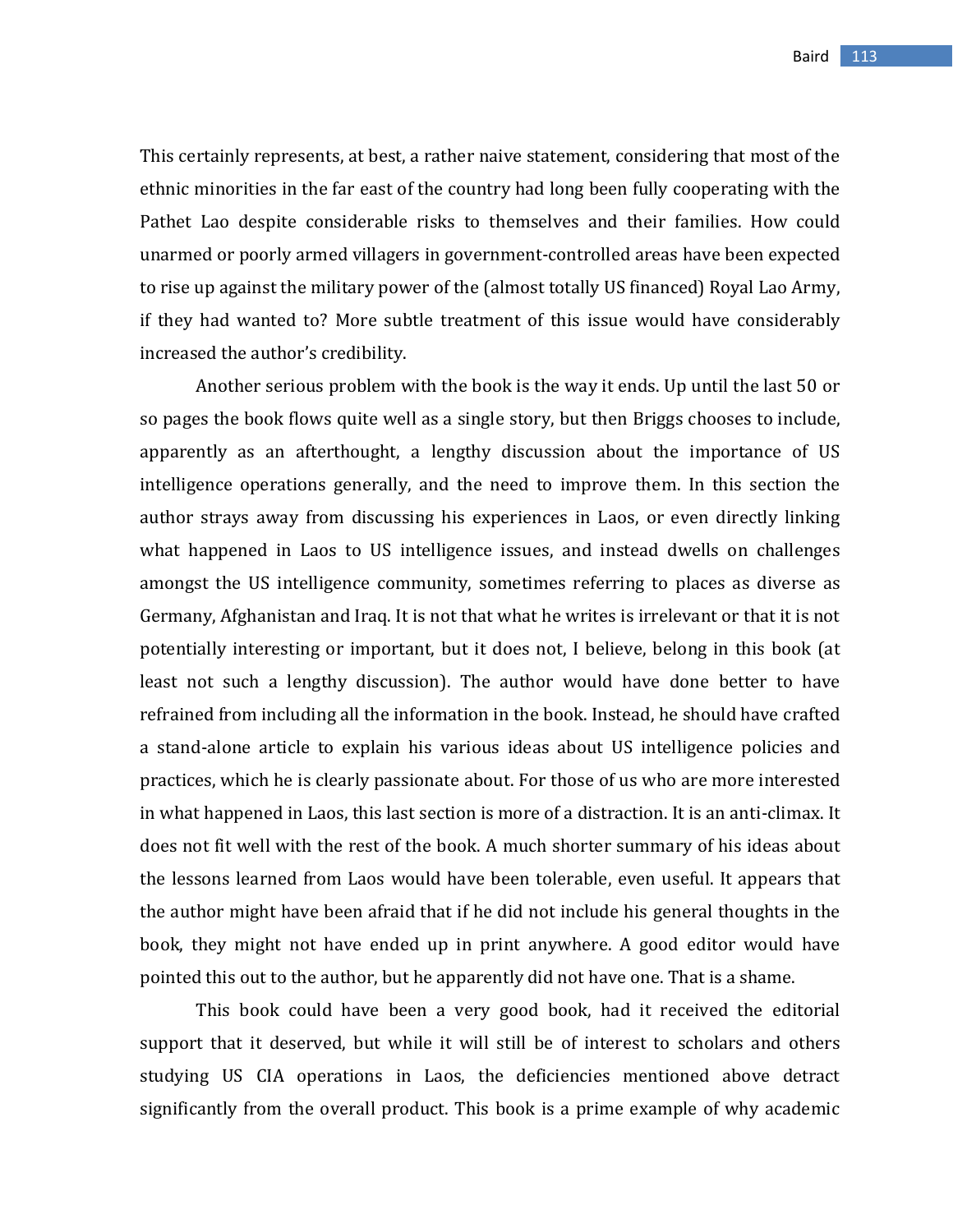publishers have peer review processes and rigorous content and proof editing associated with them: it does make a difference.

In addition, the positioning of the author is sometimes a bit disturbing, and this will probably be especially evident to non-Americans like me (I am a Canadian). The book is written in a very 'American-centric' way, which might not be surprising since the author is American. However, for non-American readers one sometimes wonders why, for example, so much effort is put into saving American lives as compared to their Lao counterparts? Aren't all lives of equal value? This emphasis is especially clear in the part of the book where the extraction of a crashed American Raven pilot and his Lao 'backseater' near Paksong is described. This positioning is also evident in various other parts of the book, including in the chapter where Briggs discusses Americans missing in action in Laos. There was clearly much less concern for the Lao than Americans, although Briggs evidently had strong feelings for many of his colleagues, especially his Thai assistants/translators. In fairness, he also acknowledges that the Americans used the people in Laos, and that when it was expedient, they simply abandoned them. Briggs also disagreed with putting the lives of so many paramilitary forces in danger through using them for conventional military battles, a practice that became increasingly common later in the war, and led to large numbers of casualties. He makes it clear at various points in the book that America's objectives in Laos had little to do with specifically helping the Lao. Instead, American interests were the main motivation for US involvement in Laos, although that that does not mean that individual case officers, such as Briggs, did not develop personal relations with some of their Lao colleagues.

In that the book is written by an American CIA operative, it is difficult to assess what the roadwatchers thought of Briggs, who used the code-name 'Chanh' when in Laos. Some probably liked him, but at least one apparently accidentally blew himself up and killed another roadwatcher with a grenade at the same time when he was planning to use against Briggs if he had refused to pay him and his team for a mission that they were involved in! Briggs was apparently quite strict in trying to prevent roadwatchers from cheating him by not actually conducting the operations that they claimed they were involved with. That probably hurt his popularity significantly, for better or worse. Crucially, the lack of commitment to operations attributed to many of the Lao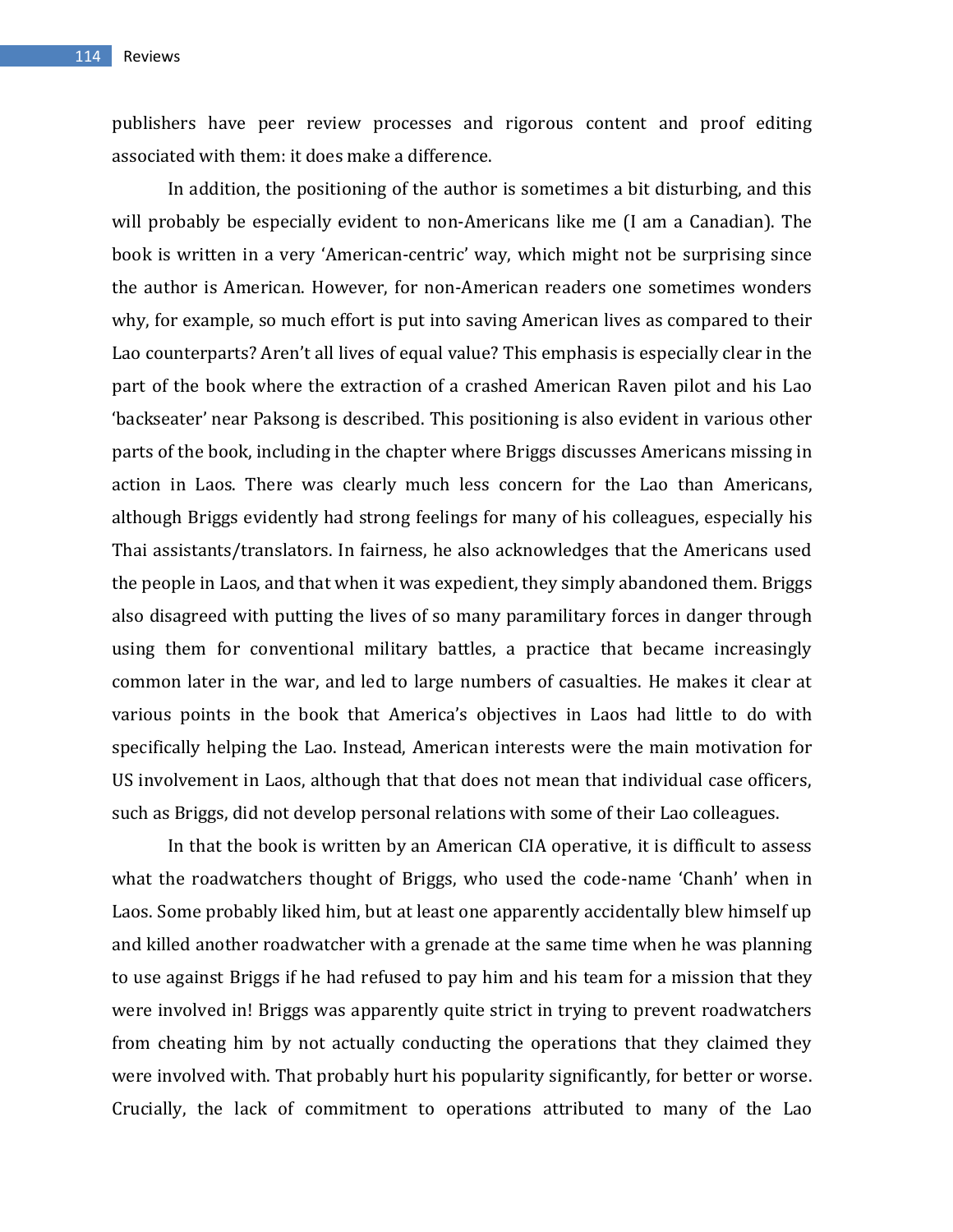roadwatchers clearly illustrates that they felt that they were involved in a US war rather a war of their own. My interviews with ethnic Brao roadwatchers also indicate that this was the case.

From my own research on the ethnic Brao people who worked at one of the PS (Pakse Sites) that the author worked with, PS-7 at Kong My, in southeastern Attapeu Province, I would also would have expected to have heard more about some other issues, such as the presence of large numbers of 'ghost soldiers' (soldiers on the payroll but not really in existence), which from my own interviews with Brao informants, certainly existed before the arrival of Briggs, and presumably afterwards as well. Was Briggs aware of this? Briggs does, however, write about how he photographed all the roadwatchers soon after he first arrived. However, from the account in the book, this was apparently done primarily to insure that the families of those killed in action were provided with appropriate death benefits.

Still, to be fair, I enjoyed reading this book and despite its deficiencies I would still recommend it to others with a particular interest in the history of US involvement in the 'Secret War' in Laos. In particular, the detailed accounts of the author's interactions with his Thai assistants and Lao roadwatchers are both well informed, rare in the literature, and fun to read, and there are also a few good action sections included in the book as well, which keeps it from becoming a dull read. Crucially, the author is quite analytical, which is refreshing when compared to some 'war story' authors from the Vietnam War era. He does provide some interesting and useful insights into intelligence collecting operations in Laos, and globally, and he is not afraid to criticize those activities that he considers to be poor quality, or in some cases even totally useless.